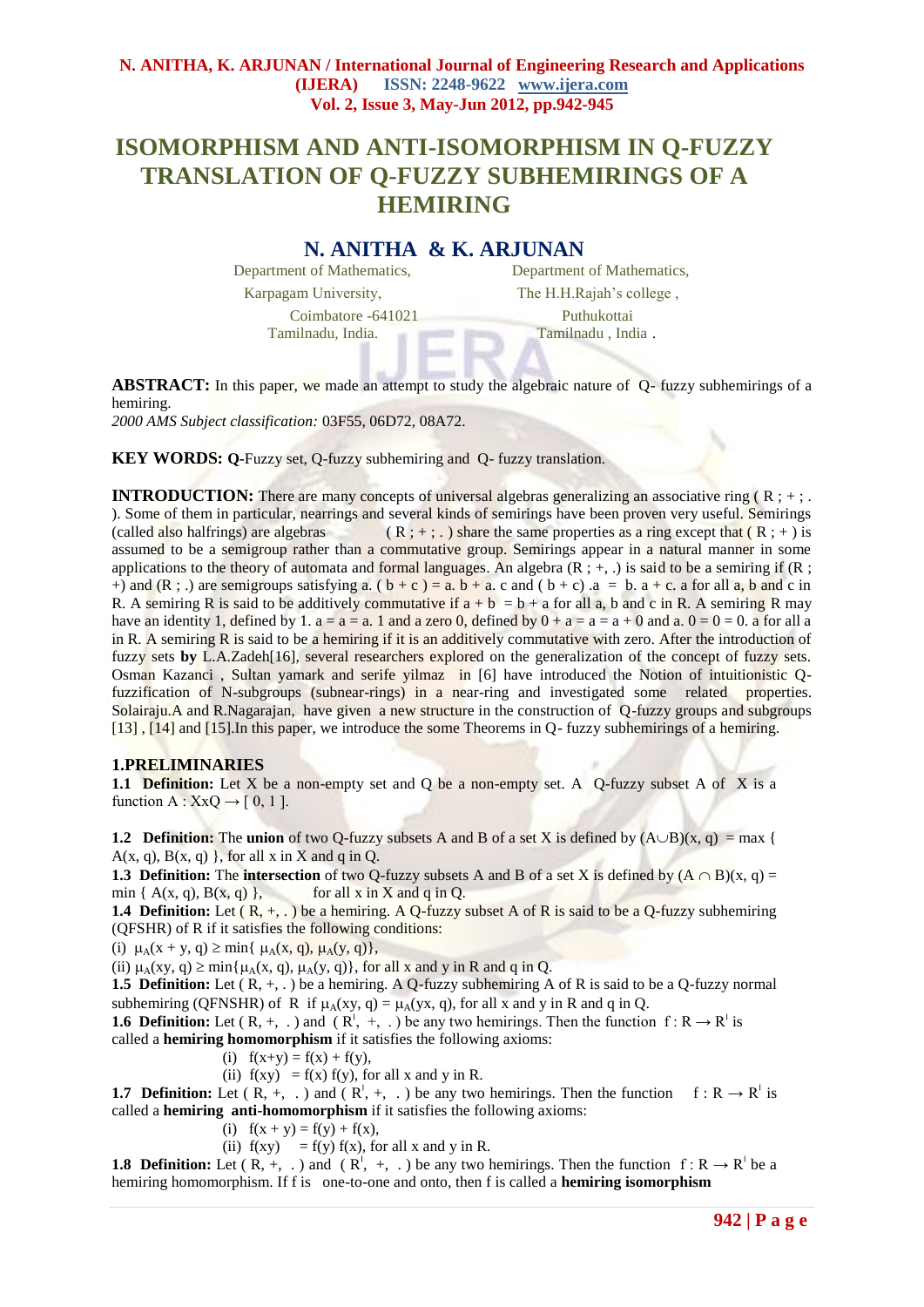#### **N. ANITHA, K. ARJUNAN / International Journal of Engineering Research and Applications (IJERA) ISSN: 2248-9622 www.ijera.com Vol. 2, Issue 3, May-Jun 2012, pp.942-945**

**1.9 Definition:** Let  $(R, +, \cdot)$  and  $(R^{\dagger}, +, \cdot)$  be any two hemirings. Then the function  $f: R \to R^{\dagger}$  be a hemiring anti-homomorphism. If f is one-to-one and onto, then f is called a **hemiring anti-isomorphism**. **1.10 <b>Definition:** Let A be a Q-fuzzy subset of X and  $\alpha \in [0, 1-\text{Sup}\{A(x, q): x \in X, 0 < A(x, q) < 1\}].$ 

Then T =  $T_{\alpha}^A$  is called a **Q-fuzzy translation** of A if T(x, q) = A(x, q)+ $\alpha$ , for all x in X.

**1.1 Example:** Consider the set  $X = \{0, 1, 2, 3, 4\}$  and  $Q = \{q\}$ . Let  $A = \{(0, q), 0.5\}, (1, q), 0.4\}, (2, 1, 2, 3, 4\})$ q), 0.6), ( (3, q), 0.45), ( (4, q), 0.2) } be a Q-fuzzy subset of X and  $\alpha = 0.25$ . The Q-fuzzy translation of A is T =  $T_{0.25}^{\text{A}}$  = { ( (0, q), 0.75), ( (1, q), 0.65), ( (2, q), 0.85), ( (3, q), 0.7), ( (4, q), 0.45)}.

## **2. ISOMORPHISM AND ANTI-ISOMORPHISM IN Q-FUZZY TRANSLATION OF Q-FUZZY SUBHEMIRINGS OF A HEMIRING**

**2.1 Theorem:** Let  $(R, +, \cdot)$  and  $(R^1, +, \cdot)$  be any two hemirings. The Q-fuzzy normal subhemiring of  $f(R) = R<sup>1</sup>$  under the anti-homomorphic preimage is a Q-fuzzy normal subhemiring of R. **Proof:** Let  $(R, +, \cdot)$  and  $(R^{\dagger}, +, \cdot)$  be any two hemirings and  $f: R \to R^{\dagger}$  be an anti-homomorphism. Then,  $f(x+y) = f(y) + f(x)$  and  $f(xy) = f(y) f(x)$ , for all x and y in R. Let V be a Q-fuzzy normal subhemiring of a hemiring  $f(R) = R \text{ and } A$  be an anti-homomorphic pre-image of V under f. We have to prove that A is a Q-fuzzy normal subhemiring of a hemiring R. Let x and y in R and q in Q, then,

clearly A is a Q-fuzzy subhemiring of the hemiring R, since V is a  $Q$ -fuzzy subhemiring of a hemiring R<sup>'</sup>.Now,  $\mu_A(xy, q) = \mu_v(f(xy), q)$ , since  $\mu_A(x, q) = \mu_v(f(x), q)$  =  $\mu_v(f(y)f(x), q)$ , as f is an antihomomorphism =  $\mu_v(f(x)f(y), q) = \mu_v(f(yx), q)$ , as f is an anti-homomorphism =  $\mu_A(yx, q)$ , since  $\mu_A(x, q) = \mu_v(f(x), q)$  which implies that  $\mu_A(xy, q) = \mu_A(yx, q)$ , for all x and y in R and q in Q.Hence A is a Q-fuzzy normal subhemiring of the hemiring R.

#### **In the following Theorem** ◦ **is the composition operation of functions:**

**2.2 Theorem:** Let A be a Q-fuzzy subhemiring of a hemiring H and f is a isomorphism from a hemiring R onto H. If A is a Q-fuzzy normal subhemiring of the hemiring H, then  $A \circ f$  is a Q-fuzzy normal subhemiring of the hemiring R.

**Proof:** Let x and y in R and q in Q and A be a Q-fuzzy normal subhemiring of a hemiring H. Then we have, clearly A∘f is a Q-fuzzy subhemiring of the hemiring R. Now,  $(\mu_A \circ f)(xy, q) = \mu_A(f(xy), q) = \mu_A(f(xy))$  $f(x)f(y), q$ , as f is an isomorphism

 $= \mu_A(f(y)f(x), q) = \mu_A(f(yx), q)$ , as f is an isomorphism= ( $\mu_A \circ f(yx, q)$ ,which implies that ( $\mu_A \circ f(yx, q)$ )  $=$  (  $\mu_A \circ f$  )(yx, q), for all x and y in R and q in Q.Hence A∘f is a Q-fuzzy normal subhemiring of the hemiring R.

2.3 Theorem: Let A be a Q-fuzzy subhemiring of a hemiring H and f is an anti- isomorphism from a hemiring R onto H. If A is a Q-fuzzy normal subhemiring of the hemiring H, then  $A \circ f$  is a Q-fuzzy normal subhemiring of the hemiring R.

**Proof:** Let x and y in R and q in Q and A be a Q-fuzzy normal subhemiring of a hemiring H. Then we have, clearly  $A \circ f$  is a Q-fuzzy subhemiring of the hemiring R. Now,  $(\mu_A \circ f)(xy, q) = \mu_A(f(xy), q) = \mu_A(f(xy))$ f(y)f(x), q), as f is an anti-isomorphism =  $\mu_A(f(x)f(y), q) = \mu_A(f(x), q)$ , as f is an anti-isomorphism= (  $\mu_{\Lambda} \circ f$  )(yx, q),which implies that  $(\mu_{\Lambda} \circ f)(xy, q) = (\mu_{\Lambda} \circ f)(yx, q)$ , for all x and y in R and q in O.Hence A∘f is a Q-fuzzy normal subhemiring of the hemiring R.

**2.4 Theorem:** If M and N are two Q-fuzzy translations of Q-fuzzy normal subhemiring A of a hemiring ( R,  $+,$ .), then their intersection  $M \cap N$  is a Q-fuzzy translation of A. **Proof:** It is trivial.

**2.5 Theorem:** The intersection of a family of Q-fuzzy translations of Q-fuzzy normal subhemiring A of a hemiring  $(R, +, .)$  is a Q-fuzzy translation of A. **Proof:** It is trivial.

**2.6 Theorem:** If M and N are two Q-fuzzy translations of Q-fuzzy subhemiring A of a hemiring (R, +, . ), then their union  $M \cup N$  is a Q-fuzzy translation of A. **Proof:** It is trivial.

**2.7 Theorem:** The union of a family of Q-fuzzy translations of Q-fuzzy normal subhemiring A of a hemiring  $(R, +, \cdot)$  is a O-fuzzy translation of A. **Proof:** It is trivial.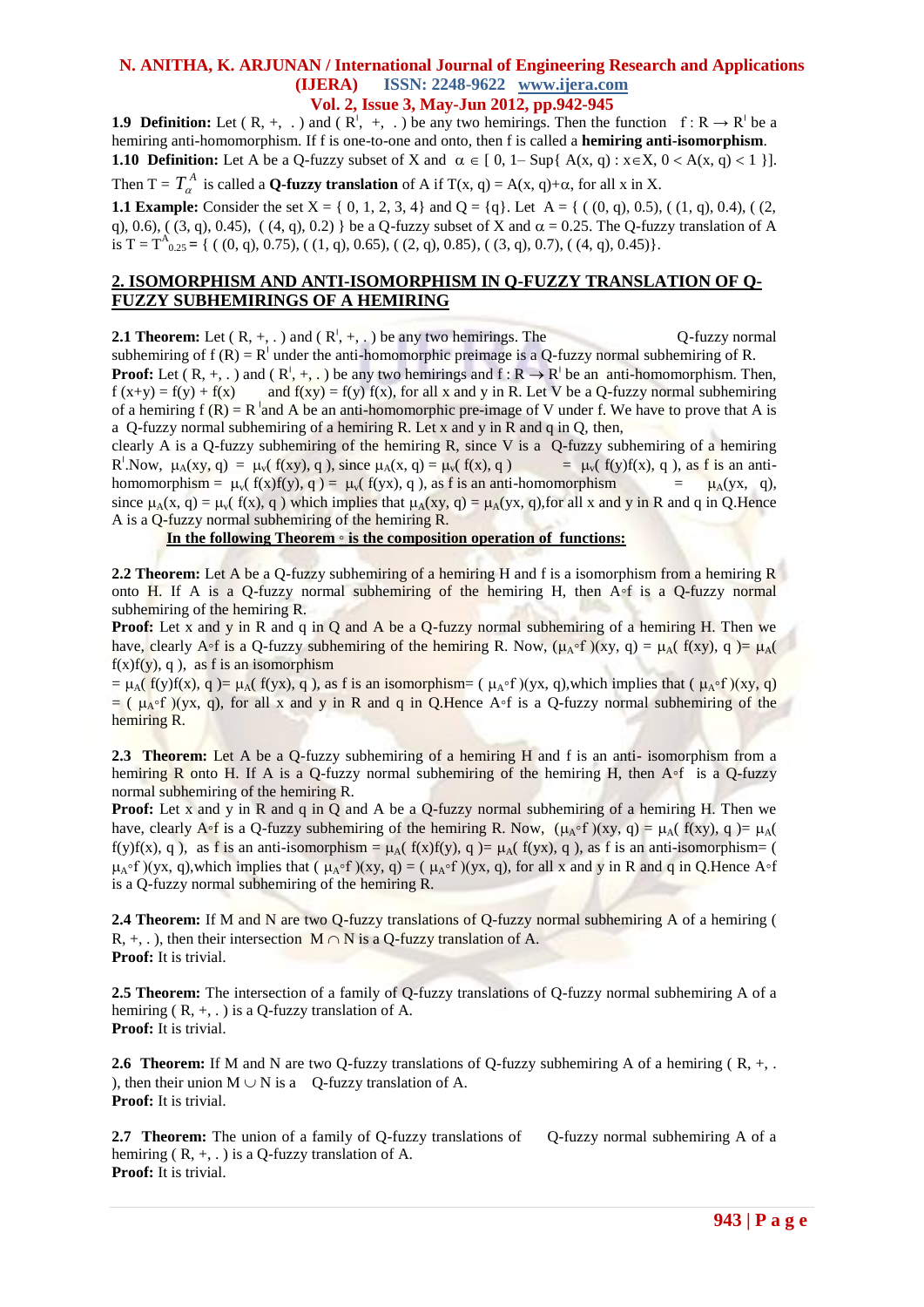## **N. ANITHA, K. ARJUNAN / International Journal of Engineering Research and Applications (IJERA) ISSN: 2248-9622 www.ijera.com Vol. 2, Issue 3, May-Jun 2012, pp.942-945**

**2.8 Theorem:** Let  $(R, +, \cdot)$  and  $(R^{\dagger}, +, \cdot)$  be any two hemirings and Q be a non-empty set. If  $f : R \to R^{\dagger}$ is a homomorphism, then the Q-fuzzy translation of a Q-fuzzy normal subhemiring A of R under the homomorphic image is a Q-fuzzy normal subhemiring of  $f(R) = R^{\frac{1}{2}}$ .

**Proof:** Let  $(R, +, \cdot)$  and  $(R^1, +, \cdot)$  be any two hemirings and Q be a non-empty set and  $f: R \to R^1$  be a homomorphism. That is  $f(x+y) = f(x)+f(y)$  and  $f(xy) = f(x)f(y)$ , for all x and y in R. Let  $T = T_a^A$  be the Q-fuzzy translation of a Q-fuzzy normal subhemiring A of R and V be the homomorphic image of T

under f. We have to prove that V is a Q-fuzzy normal subhemiring of  $R^1$ . Now, for f(x) and f(y) in  $R^1$  and q in Q, clearly V is a Q-fuzzy subhemiring of R<sup>'</sup>.We have V(  $f(x)f(y)$ , q)  $= V(f(xy), q) \geq T(xy, q) =$  $A(xy, q) + \alpha = A(yx, q) + \alpha = T(yx, q)$ 

 $\leq$  V( f(yx), q) = V( f(y) f(x), q), which implies that V(f(x)f(y), q)=V(f(y)f(x), q), for all f(x) and f(y) in  $R$ <sup>'</sup> and q in Q. Therefore, V is a Q-fuzzy normal subhemiring of the hemiring  $R<sup>1</sup>$ .

**2.9 Theorem:** Let  $(R, +, \cdot)$  and  $(R^{\dagger}, +, \cdot)$  be any two hemirings and Q be a non-empty set. If  $f : R \to R^{\dagger}$ is a homomorphism, then Q-fuzzy translation of a Q-fuzzy normal subhemiring V of  $f(R) = R<sup>1</sup>$  under the homomorphic pre-image is a Q-fuzzy normal subhemiring of R.

**Proof:** Let  $(R, +, \cdot)$  and  $(R', +, \cdot)$  be any two hemirings and Q be a non-empty set and  $f: R \to R'$  be a homomorphism. That is  $f(x+y) = f(x)+f(y)$  and  $f(xy)= f(x)f(y)$ , for all x and y in R. Let  $T = T_\alpha^V$  be the Qfuzzy translation of Q-fuzzy normal subhemiring V of R<sup>1</sup> and A be the homomorphic pre-image of T under f. We have to prove that A is a Q-fuzzy normal subhemiring of R. Let x and y be in R and q in Q. Then, clearly A is a Q-fuzzy subhemiring of R,A(xy, q) = T( f(xy), q) = V( f(xy), q) +  $\alpha$  = V( f(x)f(y), q)  $+\alpha = V(f(y)f(x), g) + \alpha = V(f(yx), g) + \alpha = T(f(yx), g) = A(yx, g)$ , which implies that  $A(xy, g) = A(yx, g)$ q), for all x and y in R and q in Q.Therefore, A is a Q-fuzzy normal subhemiring of R.

**2.10 Theorem:** Let  $(R, +, \cdot)$  and  $(R^1, +, \cdot)$  be any two hemirings and Q be a non-empty set. If  $f: R \to R^1$ is an anti-homomorphism, then the Q-fuzzy translation of a Q-fuzzy normal subhemiring A of R under the anti-homomorphic image is a Q-fuzzy normal subhemiring of R<sup>I</sup>.

**Proof:** Let  $(R, +, \cdot)$  and  $(R^{\dagger}, +, \cdot)$  be any two hemirings and Q be a non-empty set and  $f: R \to R^{\dagger}$  be an anti-homomorphism. That is  $f(x+y) = f(y)+f(x)$  and  $f(xy) = f(y)f(x)$ , for all x and y in R and q in Q. Let

 $T_{\alpha}^{A}$  be the Q-fuzzy translation of a Q-fuzzy normal subhemiring A of R and V be the anti-homomorphic

image of  $T_a^A$  under f. We have to prove that V is a Q-fuzzy normal subhemiring of  $f(R) = R<sup>1</sup>$ .

Now, for f(x) and f(y) in  $R^{\dagger}$  and q in Q, clearly V is a Q-fuzzy subhemiring of  $R^{\dagger}$ .

We have, V( f(x)f(y), q) = V( f(yx), q)  $\geq$  T(yx, q) = A(yx, q) +  $\alpha$  = A(xy, q) +  $\alpha$ 

 $= T(xy, q) \le V(f(xy), q) = V(f(y) f(x), q)$  which implies that  $V(f(x)f(y), q) = V(f(y)f(x), q)$ , for  $f(x)$ and f(y) in  $R^1$  and q in Q. Therefore, V is a Q-fuzzy normal subhemiring of the hemiring  $R^1$ .

**2.11 Theorem:** Let  $(R, +, \cdot)$  and  $(R^1, +, \cdot)$  be any two hemirings and Q be a non-empty set. If  $f : R \to R^1$ is an anti-homomorphism, then the Q-fuzzy translation of a Q-fuzzy normal subhemiring V of  $f(R) = R<sup>1</sup>$ under the anti-homomorphic pre-image is a Q-fuzzy normal subhemiring of R.

**Proof:** Let  $(R, +, \cdot)$  and  $(R^{\dagger}, +, \cdot)$  be any two hemirings and Q be a non-empty set and  $f: R \to R^{\dagger}$  be an anti-homomorphism. That is  $f(x+y) = f(y) + f(x)$  and  $f(xy) = f(y)f(x)$ , for all x and y in R. Let  $T = T_{\alpha}^{V}$  be the Q-fuzzy translation of a Q-fuzzy normal subhemiring V of  $R<sup>1</sup>$  and A be the anti-homomorphic preimage of T under f. We have to prove that A is a Q-fuzzy normal subhemiring of R. Let x and y be in R and q in Q. Then, clearly A is a Q-fuzzy subhemiring of R,A(xy, q) = T( f(xy), q) = V( f(xy), q) +  $\alpha$  =  $V(f(y)f(x), q) + \alpha = V(f(x)f(y), q) + \alpha$  =  $V(f(yx), q) + \alpha = T(f(yx), q) = A(yx, q)$ , which implies that  $A(xy, q) = A(yx, q)$ , for all x and y in R and q in Q.Therefore, A is a Q-fuzzy normal subhemiring of R.

#### **REFERENCES**

- [1]. Akram . M and K.H.Dar , 2007. On Anti Fuzzy Left h- ideals in Hemirings , International Mathematical Forum , 2(46): 2295 - 2304.
- [2]. Akram . M and K.H. Dar , 2007. Fuzzy Left h- ideals in Hemirings with respect to a s norm , International Journal of Computational and Applied Mathematics , 2 : 7-14.
- [3]. Atanassov.K.T.,1986. Intuitionistic fuzzy sets, fuzzy sets and systems, 20(1): 87-96 .